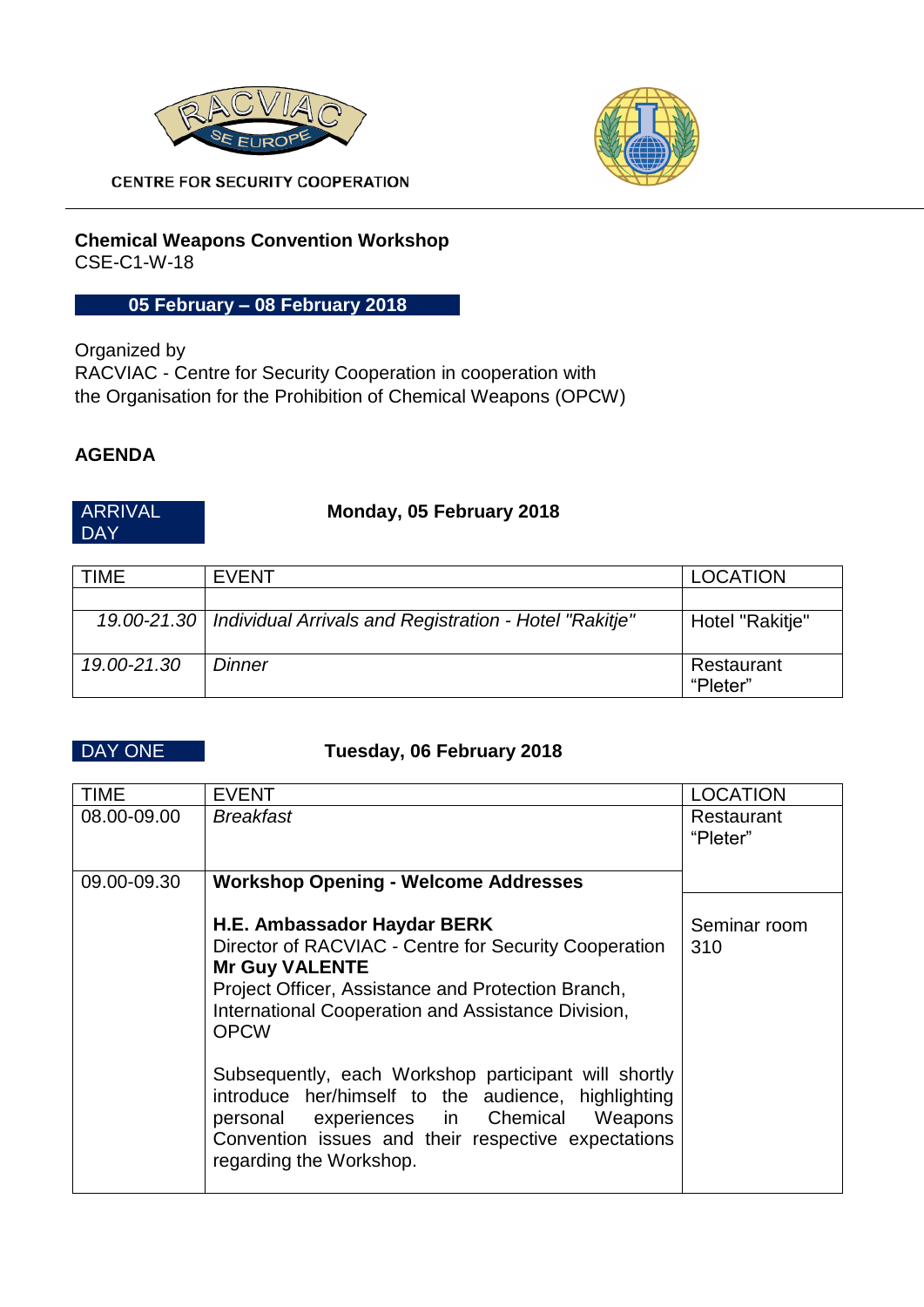| 09.30-10.00                | <b>Group Photo, Coffee Break</b>                                                                                                                                                                                                                                                                                                 |                     |
|----------------------------|----------------------------------------------------------------------------------------------------------------------------------------------------------------------------------------------------------------------------------------------------------------------------------------------------------------------------------|---------------------|
| 10.00-10.30                | "An Overview of CWC and Article X"<br>Speaker: Mr Guy VALENTE, Project Officer, OPCW<br>This presentation will provide an updated overview of<br>the CWC with particular emphasis on the recent<br>developments and on the relationship between OPCW<br>and Members as well as on the options for assistance<br>and cooperation. | Seminar room<br>310 |
| 10.30-10.40                | <b>Questions and Answers</b>                                                                                                                                                                                                                                                                                                     |                     |
| 10.40-11.10                | "Capacity Building and Non-proliferation: a Policy-<br><b>Based Approach"</b><br>Speaker: Mr Guy VALENTE, Project Officer, OPCW<br>This presentation will focus on the issues and<br>possibilities of capacity building in relation to the efforts<br>invested in non-proliferation.                                             | Seminar room<br>310 |
| 11.10-11.25                | <b>Questions and Answers</b>                                                                                                                                                                                                                                                                                                     |                     |
| 11.25-11.55<br>11.55-12.10 | "An Overview of 'Dual-Use' Chemicals"<br>Speaker: Mr Guy VALENTE, Project Officer, OPCW<br>This presentation will provide an overview of dual-use<br>chemicals that are integral to both chemical weapons<br>manufacturing as well as legitimate peaceful use.<br><b>Questions and Answers</b>                                   | Seminar room<br>310 |
| 12.10-13.00                | <b>Lunch Break</b>                                                                                                                                                                                                                                                                                                               | Restaurant          |
|                            |                                                                                                                                                                                                                                                                                                                                  | "Pleter"            |
| 13.00-13.40                | "Dispatches from Damascus: Overview of OPCW<br><b>Missions in Syria"</b><br>Speaker: Mr Jan Wuyts, CWMS Inspector, OPCW<br>The presentation will introduce the seminar participants<br>to the work of the OPCW in Syria.                                                                                                         | Seminar room<br>310 |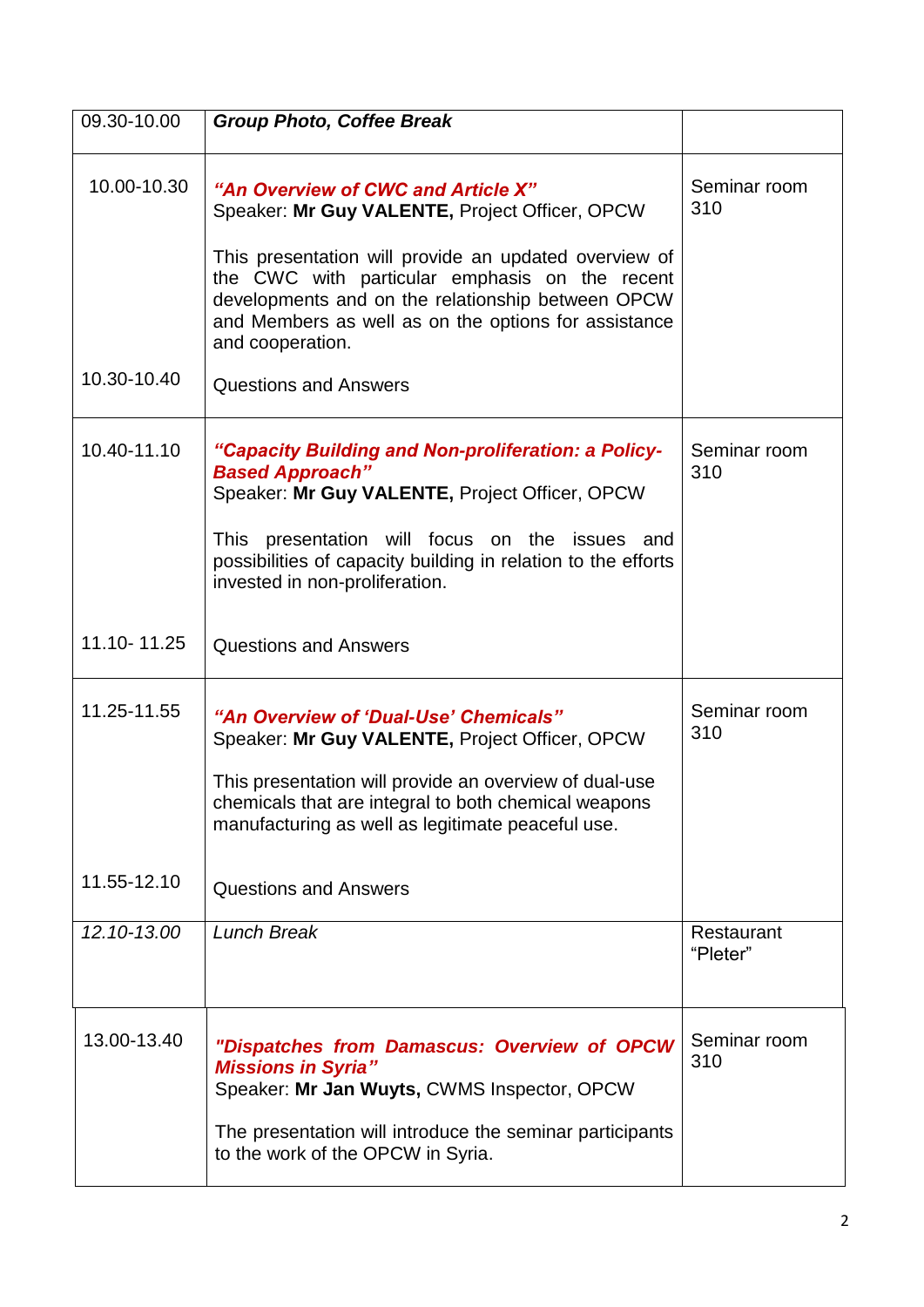| 13.40-14.30                | "OPCW Accredited Lab and the Process of<br><b>Accreditation"</b><br>Speaker: Ms Raluca Ginghina, Analytical Chemist,<br>Scientific Research Center for CBRN Defense and<br>Ecology, Romania<br>The presentation will provide an overview of an OPCW<br>accredited laboratory, including technical review of<br>equipment and the process of accreditation. | Seminar room<br>310 |
|----------------------------|------------------------------------------------------------------------------------------------------------------------------------------------------------------------------------------------------------------------------------------------------------------------------------------------------------------------------------------------------------|---------------------|
| 14.30-14.45                | <b>Questions and Answers</b>                                                                                                                                                                                                                                                                                                                               |                     |
| 14.45-15.15                | Coffee Break                                                                                                                                                                                                                                                                                                                                               |                     |
| 15.15-16.00                | methods:<br><b>Working</b><br>"CBRN<br>detection<br>with<br>detectors"<br>Speaker: Mr Jan Wuyts, CWMS Inspector, OPCW<br>The presentation will provide information on CBRN<br>detection equipment as well as descriprions on how to<br>work with detectors.                                                                                                | Seminar room<br>310 |
| 16.00-16.45<br>16.45-17-00 | "Effective Command and Control"<br>Speaker: Mr Guy Valente, Porject Officer, OPCW<br>An overview of national implementation of the Incident<br>Command System (ICS) in the United States and its<br>applicability to CBRN incidents worldwide.<br><b>Questions and Answers</b>                                                                             | Seminar room<br>310 |
| 18:30-20.30                | <b>Welcome Dinner hosted by RACVIAC - Centre for</b><br><b>Security Cooperation</b>                                                                                                                                                                                                                                                                        | Santiny             |

# DAY TWO **Wednesday, 07 February 2018**

| <b>TIME</b> | <b>EVENT</b>     | <b>LOCATION</b>        |
|-------------|------------------|------------------------|
| 08.00-09.00 | <b>Breakfast</b> | Restaurant<br>"Pleter" |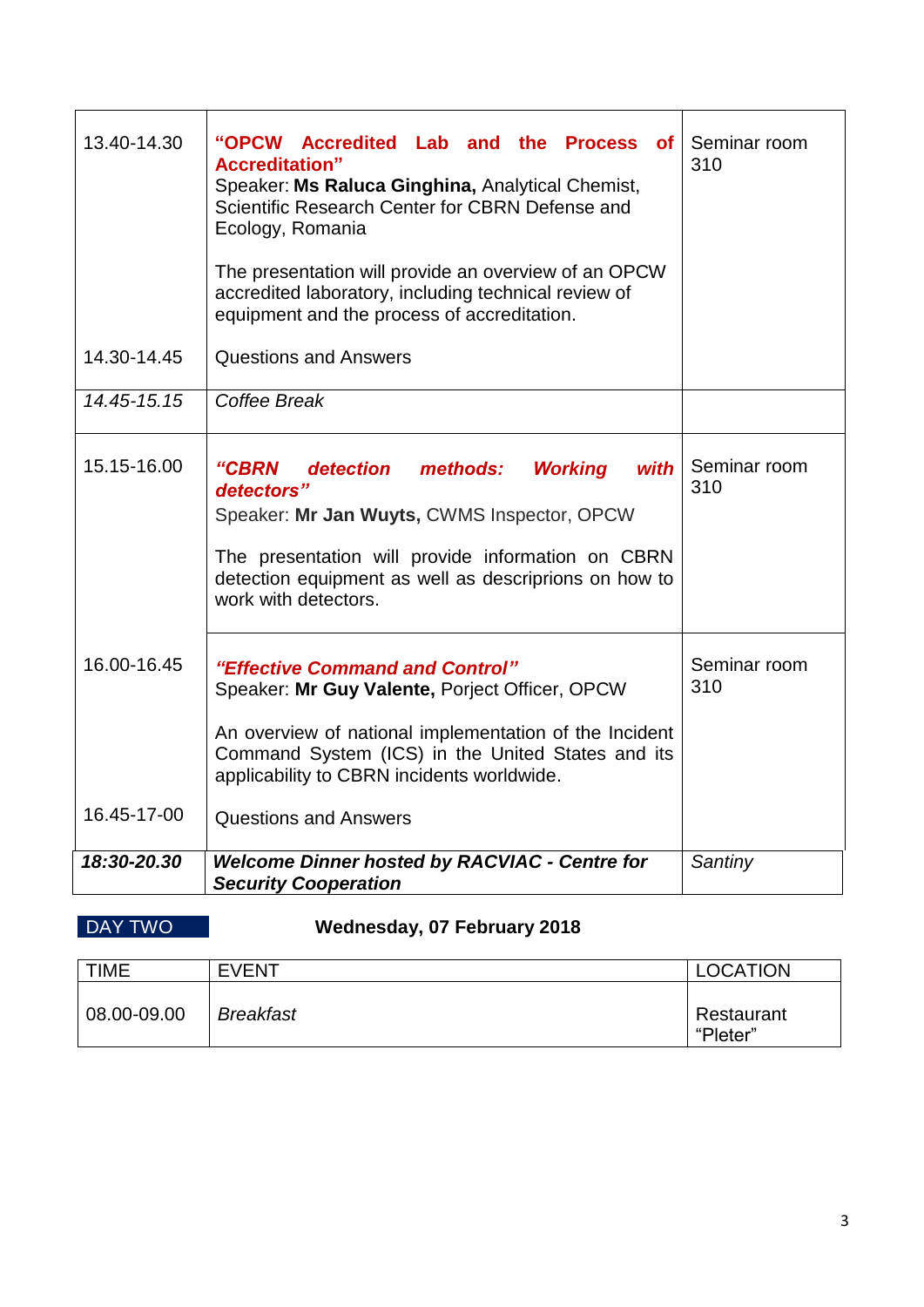| 09.20-09.40 | National presentations with a focus on "How does<br>[the participant country] ensure that dangerous<br>chemicals don't wind up in the wrong hands?"                                                                    | Seminar room<br>310    |
|-------------|------------------------------------------------------------------------------------------------------------------------------------------------------------------------------------------------------------------------|------------------------|
| 09.40-10.20 | National presentations (on the basis of the above-<br>mentioned topic)                                                                                                                                                 |                        |
| 10.20-10.40 | Coffee Break                                                                                                                                                                                                           |                        |
| 10.40-11.20 | National presentations (on the basis of the above-<br>mentioned topic)                                                                                                                                                 | Seminar room<br>310    |
| 11.20-12.00 | National presentations (on the basis of the above<br>mentioned topic)                                                                                                                                                  |                        |
| 12.00-13.00 | <b>Lunch Break</b>                                                                                                                                                                                                     |                        |
| 13.00-13.45 | "Croatian Armed Forces CBRN Laboratory"<br>Speaker: LtC Valentina Ključarić (PhD), Head of<br><b>CBRN Laboratory</b>                                                                                                   | Seminar room<br>310    |
|             | Presentation on the CBRN Laboratory of the Croatian<br>Armed Forces.                                                                                                                                                   |                        |
|             | "New techniques for Sampling and Analysis"<br>Speaker: LtC Dragutin Tušek (PhD)                                                                                                                                        |                        |
|             | Presentation on new sampling and analysis techniques.<br>(Centre for Defence and Strategic Studies "Janko<br>Bobetko", Croatian Defence Academy "Dr.<br>Franjo<br>Tuđman")                                             |                        |
| 13:45-14:00 | <b>Questions and Answers</b>                                                                                                                                                                                           |                        |
| 14.00-15.00 | <b>EVALUATION OF THE WORKSHOP</b><br>All the participants and lecturers are expected to<br>contribute substantially to the Workshop conclusions,<br>which will represent the essential part of the Workshop<br>report. | Seminar room<br>310    |
| 19.00-21.00 | <b>Dinner</b>                                                                                                                                                                                                          | Restaurant<br>"Pleter" |